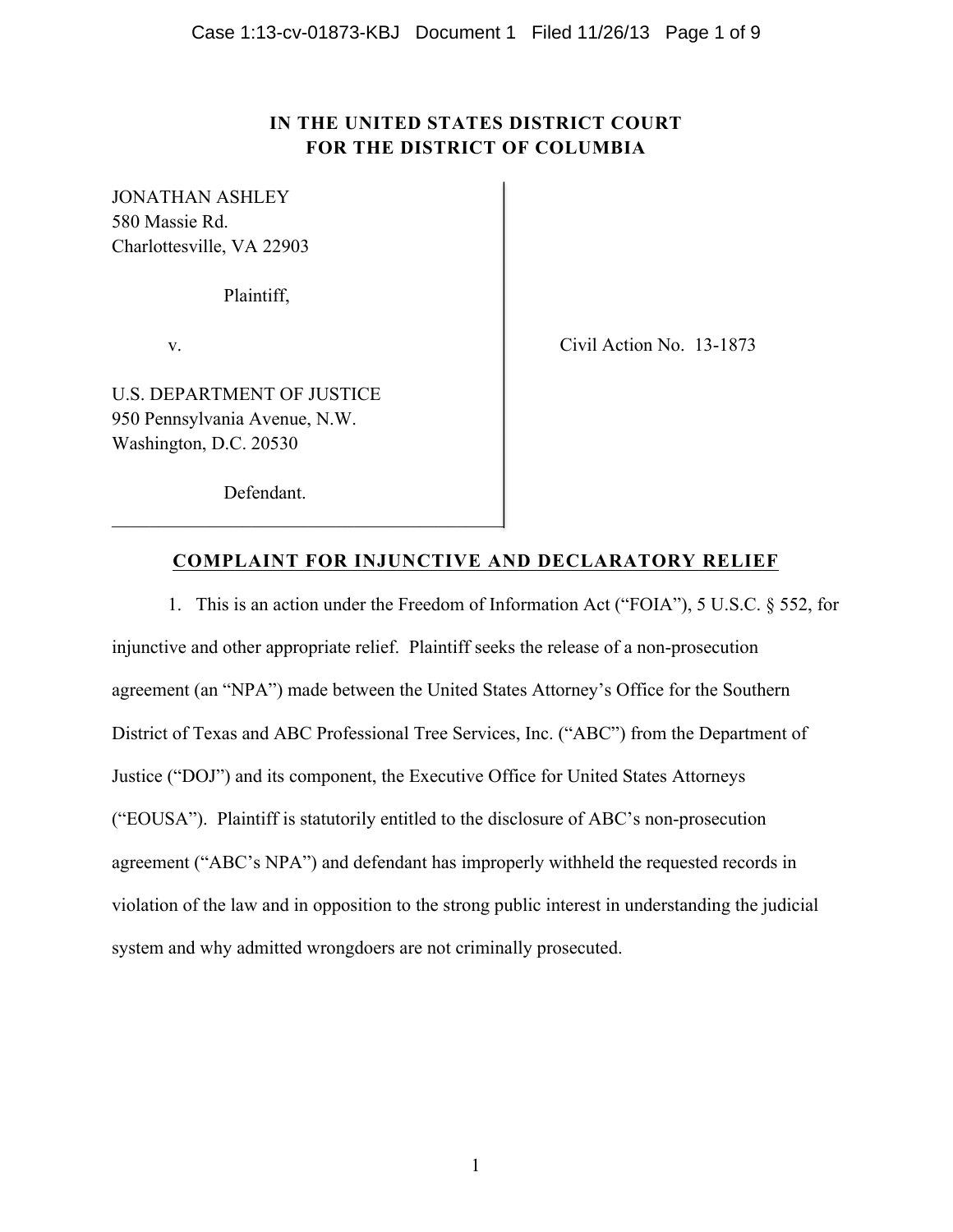#### **Jurisdiction and Venue**

2. This Court has subject-matter jurisdiction over this matter and personal jurisdiction over the parties pursuant to 5 U.S.C. § 552(a)(4)(B). This Court also has jurisdiction over this action pursuant to 28 U.S.C. § 1331. Venue lies in this district under 5 U.S.C. § 552(a)(4)(B).

### **Parties**

3. Plaintiff Jonathan Ashley is a librarian at the University of Virginia School of Law (the "Law School"). Specifically, Ashley is a business reference librarian conducting research on behalf of Brandon L. Garrett. Garrett is a professor of law engaged in scholarship regarding the criminal justice system. Garrett's scholarship seeks to make an academic contribution to the legal field and public discourse by examining important facets of the criminal justice system and by providing access to important sources of information to journalists, the general public, and scholars engaged in legal research.

4. Defendant DOJ is an agency within the meaning of 5 U.S.C. § 552(f) and 5 U.S.C. § 702. The EOUSA is the specific component of the DOJ that is the official-record keeper for the United States Attorneys' offices.

#### **FACTUAL ALLEGATIONS**

#### **Non-Prosecution Agreements**

1. In the aftermath of the DOJ's decision to forego prosecution in the mid-2000s and enter into NPAs and deferred prosecution agreements ("DPAs") with several major corporations, Garrett published a 2007 *Virginia Law Review* article analyzing the terms of these agreements, the lack of judicial review, and the potential for prosecutorial abuse.<sup>1</sup> Garrett is not alone in his scholarly interest with corporate prosecutions. New York University School of Law has an

 <sup>1</sup> Brandon L. Garrett, *Structural Reform Prosecution*, 93 VA. L. REV. 853 (2007).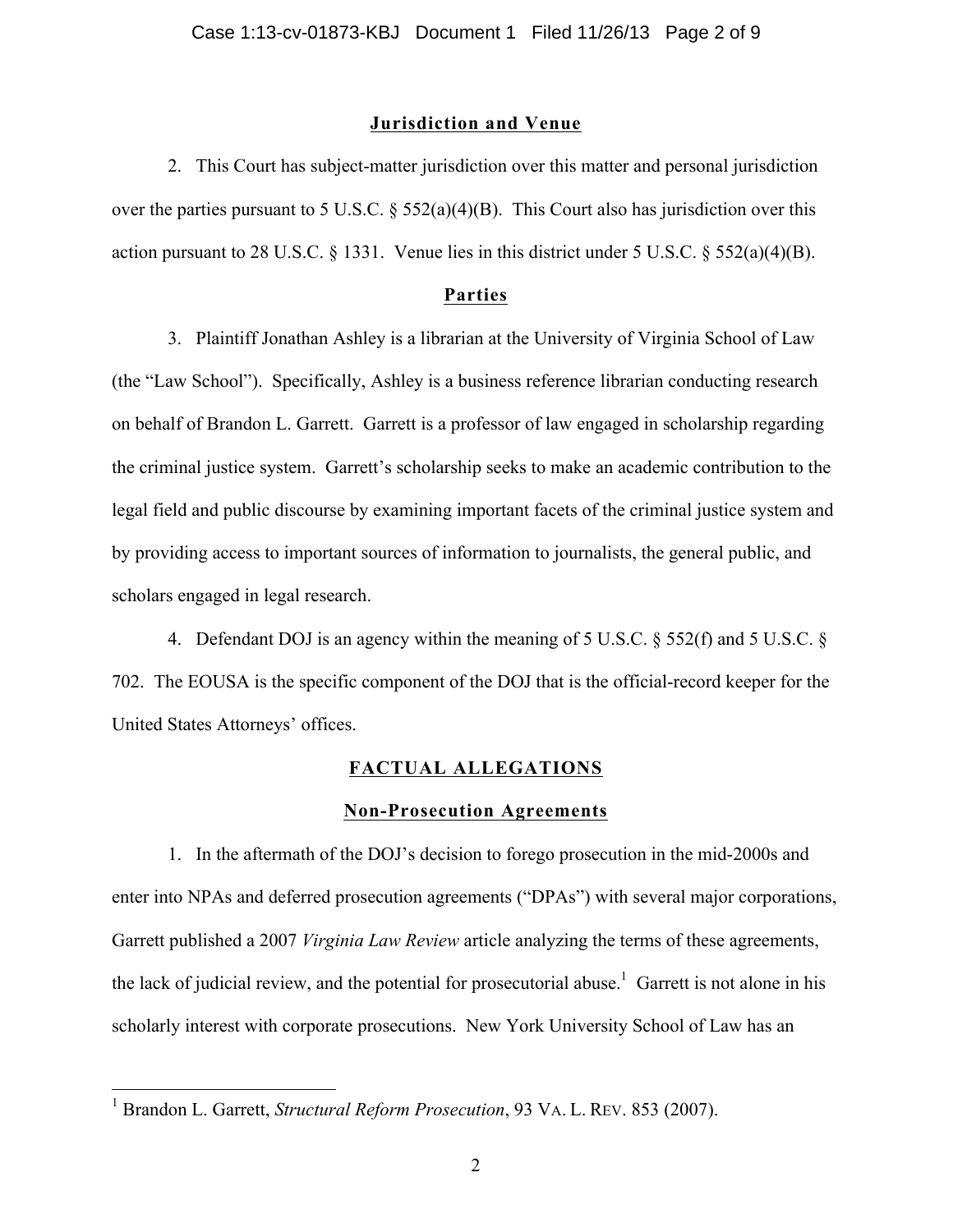#### Case 1:13-cv-01873-KBJ Document 1 Filed 11/26/13 Page 3 of 9

entire program –Program on Corporate Compliance and Enforcement –dedicated to researching the corporate criminal law, directed by leading corporate liability professor Jennifer Arlen.<sup>2</sup> Given the public importance of many federal prosecutions of organizations, Garrett and Ashley created an online resource hosted by the UVA Law Library housing an extensive collection of federal corporate prosecution agreements.<sup>3</sup>

2. As of October 10, 2013, there are over two hundred NPAs and DPAs already available on Garrett and Ashley's website.<sup>4</sup> This collection of NPAs and DPAs makes available to the public critical documents that shed light on why the DOJ would decide not to pursue criminal charges against admitted wrongdoers. Garrett already has a book in contract with Harvard Press analyzing publicly available data about corporate prosecutions. The public has a right of access to such documents as the debate on prosecution agreements escalates.

3. Discontent over these agreements can easily be found in popular media sources. In 2012, Peter J. Henning of the *New York Times Deal Book* referred to DPAs and NPAs as approaching "cookie-cutter justice in corporate criminal investigations," where "[e]veryone by now knows the drill: turn over the results of an internal investigation, highlight how damaging a conviction would be and then offer to pay the fine and put in place an enhanced compliance program. The press release almost writes itself, but it is the rare case in which senior management pays any price.<sup>"5</sup> A few months later, a *New York Times* editorial discussing the

- http://www.law.nyu.edu/academics/areasofstudy/criminal/curriculum. 3 Brandon L. Garrett and Jon Ashley*,* Federal Organizational Prosecution Agreements, University of Virginia School of Law*, available at*
- http://lib.law.virginia.edu/Garrett/prosecution\_agreements/home.suphp.  $^{4}$  *Id.*

 <sup>2</sup> Areas of Study, Criminal Law, *available at*

<sup>5</sup> Peter J. Henning, *Deferred Prosecution Agreements and Cookie-Cutter Justice,* N.Y. TIMES DEAL BOOK (September 17, 2012), http://dealbook.nytimes.com/2012/09/17/deferredprosecution-agreements-and-cookie-cutter-justice/.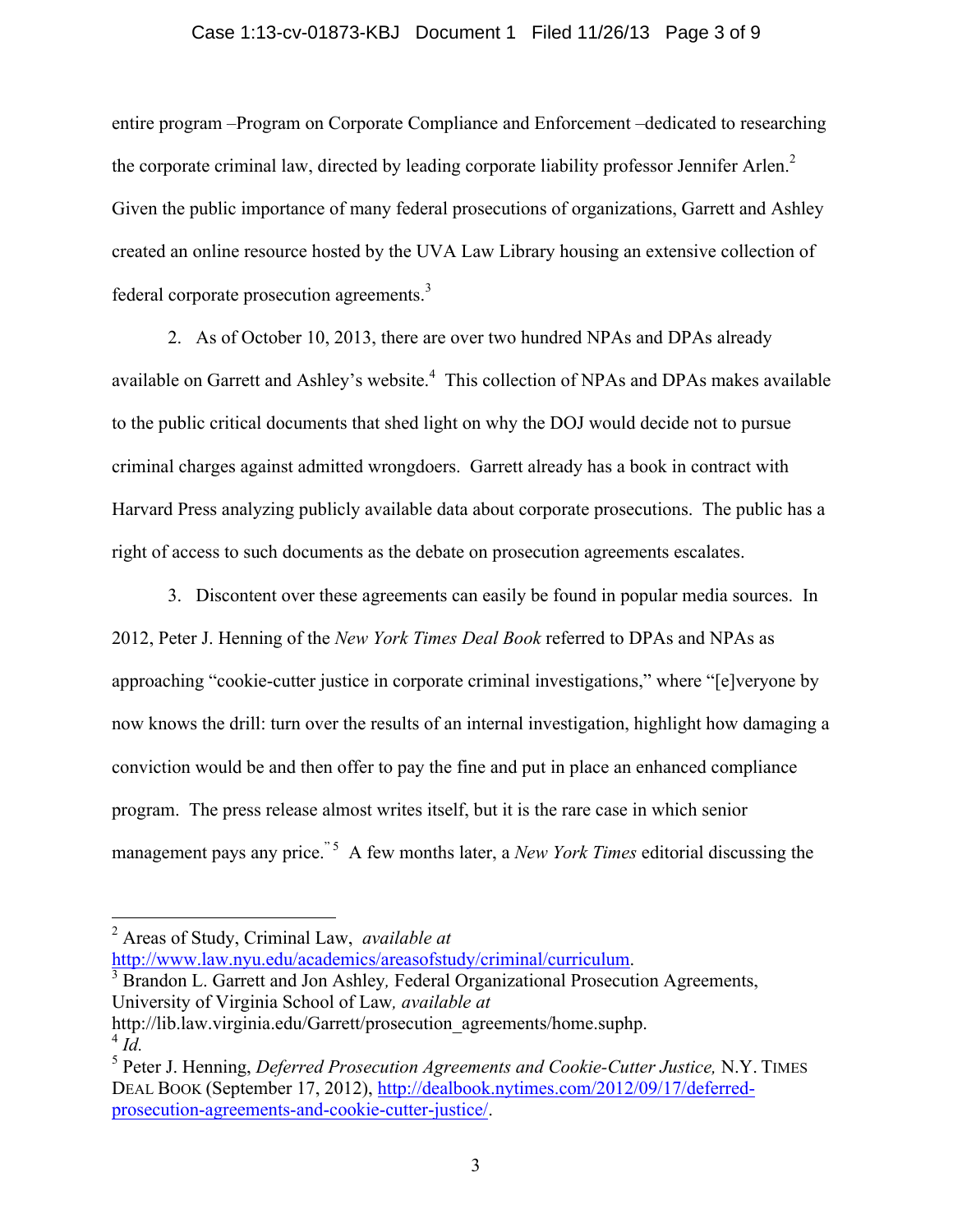#### Case 1:13-cv-01873-KBJ Document 1 Filed 11/26/13 Page 4 of 9

DOJ's decision to enter into a DPA with a major British bank harshly criticized the government's actions: "[c]learly, the government has bought into the notion that too big to fail is too big to jail. When prosecutors choose not to prosecute to the full extent of the law in a case as egregious as this, the law itself is diminished."<sup>6</sup>

4. The courts are joining in on the debate as well. Courts have been skeptical of both NPAs and DPAs, and there is increasing concern that NPAs provide a run-around the judicial process since courts have little say in whether a prosecutor can bring charges or not.<sup>7</sup> While reporting on United States District Judge John Gleeson's recent criticism of DPAs in the Eastern District of New York, *Forbes* contributor Jonathan Sack noted that "[f]urther, the scrutiny of DPAs could encourage the government to enter non-prosecution agreements (NPAs) in lieu of DPAs, for, as Judge Gleeson observed, judicial supervision does not apply to non-prosecution agreements; the government has virtually unfettered discretion to choose not to charge at all."<sup>8</sup>

5. Prosecution agreements have also been the subject of congressional scrutiny, with members of Congress questioning Mythili Raman, the acting assistant attorney general of the DOJ's Criminal Division on the merits of such agreements.<sup>9</sup> According to the DOJ's Principles of Federal Prosecution, USAM Chapter 9-27.600, a U.S. Attorney can "enter into a nonprosecution agreement in exchange for a person's cooperation when, in his/her judgment, the

http://www.nytimes.com/2012/12/12/opinion/hsbc-too-big-to-indict.html?\_r=0. 7 Jonathan Sack, *A Plant Grows in Brooklyn: EDNY Judge Scrutinizes Deferred Prosecution* 

*Deal*, FORBES (July 31, 2013) http://www.forbes.com/sites/insider/2013/07/31/a-plant-grows-inbrooklyn-edny-judge-scrutinizes-deferred-prosecution-deal/. 8 *Id.*

 <sup>6</sup> Editorial, *Too Big to Indict*, N.Y. TIMES (Dec. 11, 2012)

<sup>9</sup> *Who Is Too Big to Fail: Are Large Financial Institutions Immune from Federal Prosecution?: Hearing Before the H. Subcomm. on Oversight and Investigations of the H. Comm. on Financial Servs.*, 113th Cong. (2013) (statement of Mythili Raman, Acting Assistant Att'y Gen. of the Department of Justice Criminal Division). *Available at* http://financialservices.house.gov/uploadedfiles/113-25.pdf.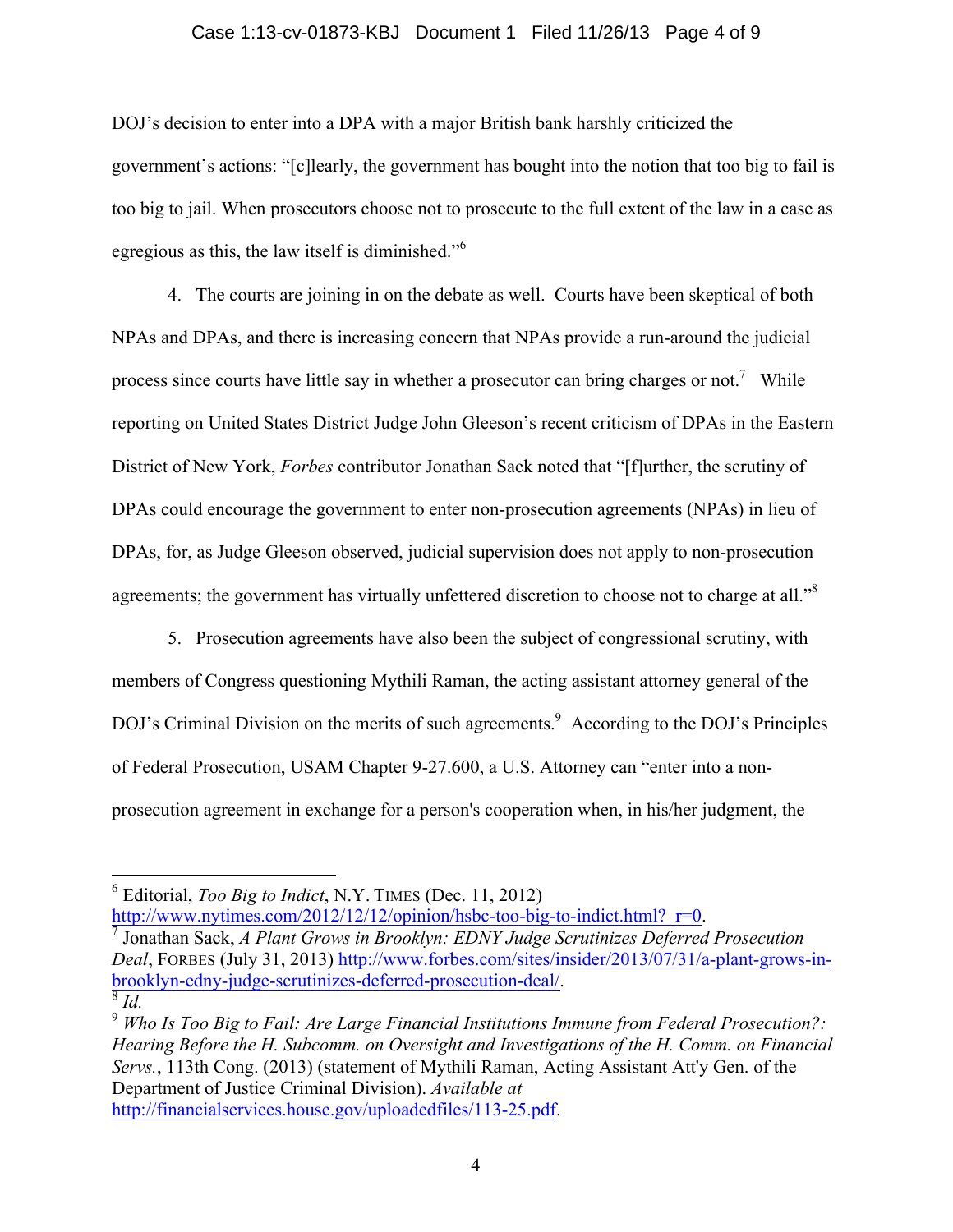#### Case 1:13-cv-01873-KBJ Document 1 Filed 11/26/13 Page 5 of 9

person's timely cooperation appears to be necessary to the public interest and other means of obtaining the desired cooperation are unavailable or would not be effective."<sup>10</sup> At a congressional hearing before the House Subcommittee on Oversight and Investigations of the Committee on Financial Services, Missouri Representative Emanuel Cleaver posited to Raman the following public sentiment on the DOJ's decision to impose fines versus going to trial: "I think there is a general view out in the world from which I come that the banks are now larger than they were when the economic crisis began. And that they are simply fined when they are caught in violation of the law. Then, when we hear that none of the Wall Street culprits have gone to trial, it contributes to this feeling out here that if you have money, you can get off."

6. Garrett and Ashley's database provides the public a meaningful opportunity to scrutinize the terms of these agreements. Further, disclosure is in the government's interest since public availability will dispel any myths or false allegations regarding the content of the prosecution agreements. As stated earlier, there are over two hundred NPAs and DPAs are already publicly available, which weighs against the position that ABC's NPA somehow falls under a FOIA exemption.

### **DOJ's Non-Prosecution Agreement with ABC Tree Services, Inc.**

7. According to a press release from the U.S. Attorney's Office in the Southern District of Texas, "ABC is a Houston-based company that provides right of way vegetation management for electric utilities in more than a dozen states."<sup>12</sup> The press release reveals that ABC "has

 <sup>10</sup> *Available at*

http://www.justice.gov/usao/eousa/foia\_reading\_room/usam/title9/27mcrm.htm#9-27.600. 11 *Id* at 9.

<sup>&</sup>lt;sup>12</sup> Press Release, DOJ, S. Dist. Tex., Houston-based Company Admits to Hiring Illegal Aliens: Agrees to Forfeit \$2 Million (May 18, 2012), *available at*

http://www.justice.gov/usao/txs/1News/Releases/2012%20May/120518%20ABC%20Trees\_prin t.html.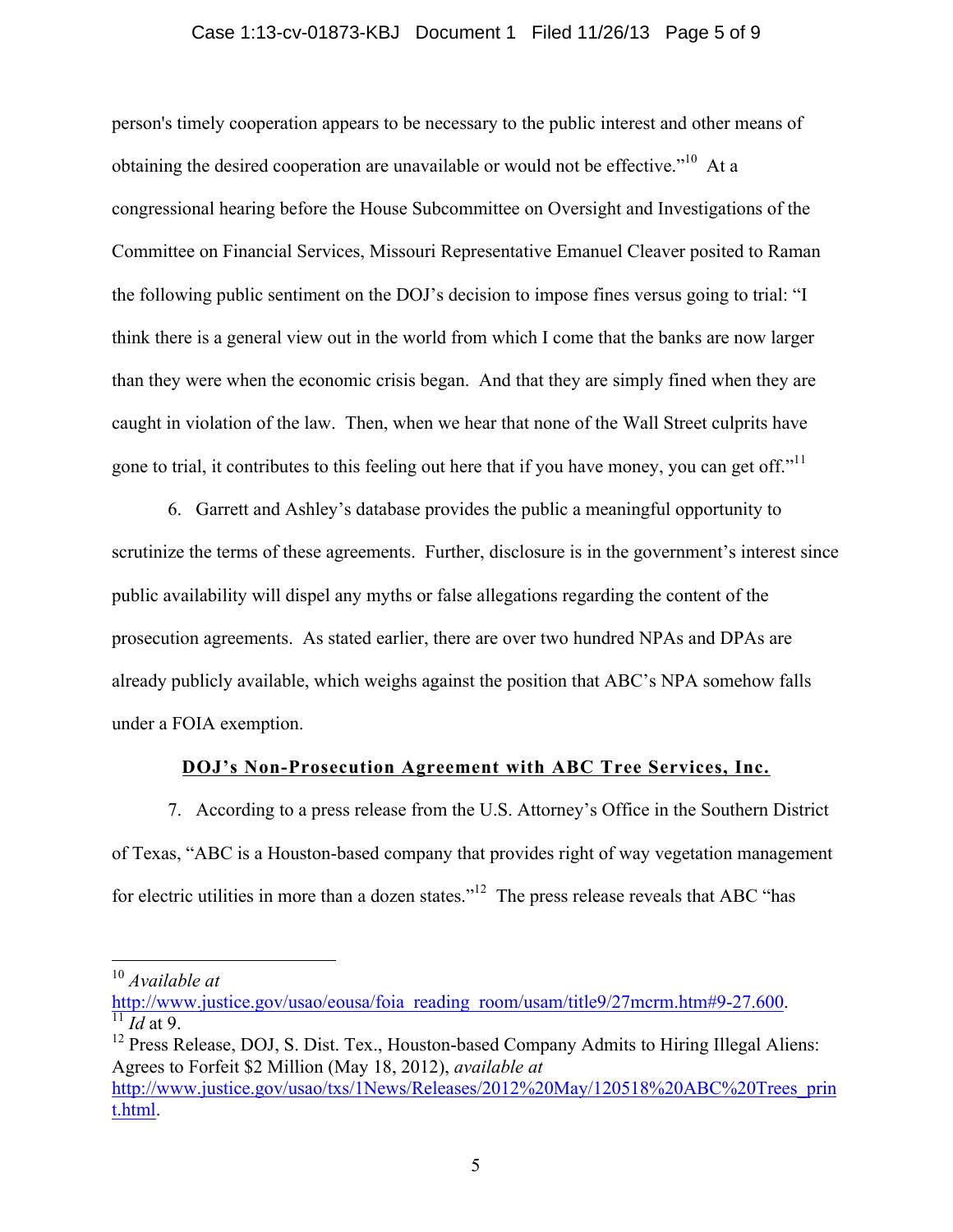#### Case 1:13-cv-01873-KBJ Document 1 Filed 11/26/13 Page 6 of 9

agreed to adhere to revised immigration compliance procedures and to pay \$2 million as forfeited funds to the Department of Homeland Security related to revenue derived from the employment of illegal aliens" and in exchange, the government has promised to not criminally prosecute the company.13

8. Despite the EOUSA's determination that the records Plaintiff requested are exempt from the FOIA's goal of open government, the above press release already makes public the sort of information to be found within the agreement EOUSA is withholding. The press release describes federal investigatory actions taken by the Department of Homeland Security, the nature of ABC's wrongdoing and its subsequent remedial and compliance actions.<sup>14</sup>

#### **Plaintiff's FOIA Request**

9. By letter dated June 21, 2012, Ashley made a FOIA request to the DOJ for the release of ABC's NPA entered into with the United States Attorney's Office for the Southern District of Texas, with a request for expeditious processing. Ashley made the request acting as a scholar and as such notified the agency that the information requested was of timely value.

#### **Defendant's Treatment of Plaintiff's FOIA Request**

10. By letter dated August 13, 2012, EOUSA acknowledged Ashley's FOIA request. The agency denied Ashley's request for expedited processing without explanation.

11. By letter dated January 24, 2013, the EOUSA informed Ashley that the records sought are located in the Privacy Act system, and under 28 CFR § 16.81 are exempt from the access provisions of the Privacy Act. The EOUSA also processed the request under the FOIA and denied in full the release of all responsive records based on the following exemptions:

 <sup>13</sup> *Id.*

<sup>14</sup> *Id.*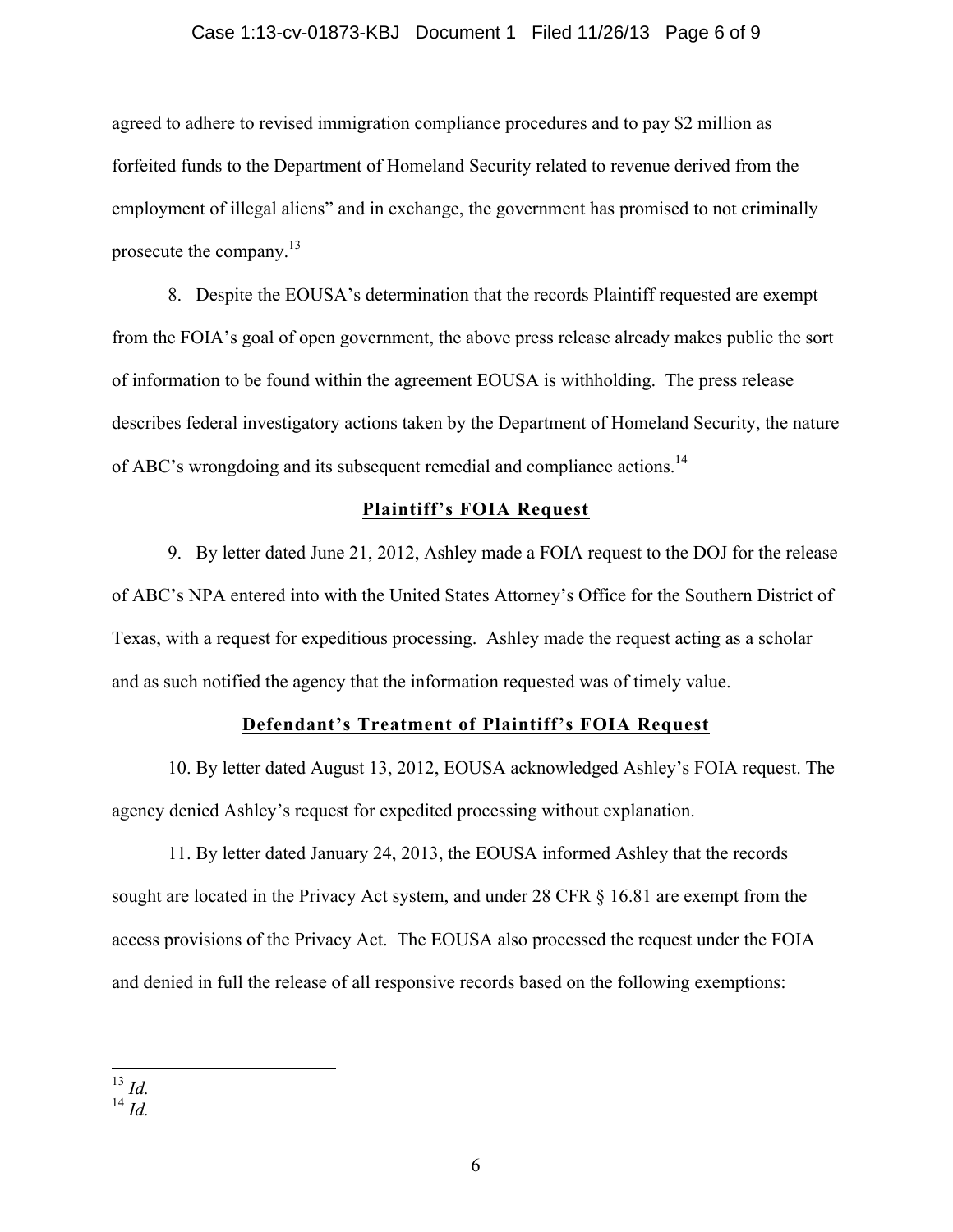5 U.S.C. § 552(b)(4), which concerns trade secrets and commercial or financial information obtained from a person that is privileged or confidential;

5 U.S.C. § 552(b)(7)(C), which concerns records or information compiled for law enforcement purposes the release of which could reasonably be expected to constitute an unwarranted invasion of the personal privacy of third parties; and

5 U.S.C. § (b)(7)(D), which concerns records or information compiled for law enforcement purposes the release of which could reasonably be expected to disclose the identity of a confidential source.

The EOUSA advised Plaintiff of his right to appeal the denial to the Office of Information Policy at the DOJ.

12. By letter dated March 4, 2013, Ashley appealed EOUSA's denial of the requested records.

13. By letter dated March 22, 2013, the DOJ's Office of Information Policy acknowledged receipt of Ashley's administrative appeal from the action of the EOUSA.

14. By letter dated June 27, 2013, the DOJ's Office of Information Policy ("OIP") affirmed on partially amended grounds EOUSA's denial of Plaintiff's request for records. The OIP removed 5 U.S.C. § 552(b)(7)(D) as an exemption under which ABC's NPA would fall and instead added 5 U.S.C. §§ 552(b)(7)(A) and (b)(7)(E). The OIP stated that EOUSA properly withheld information on the following amended grounds:

> 5 U.S.C. § 552(b)(4), which concerns trade secrets and commercial or financial information obtained from a person that is privileged or confidential;

5 U.S.C. § 552(b)(7)(A), which concerns records or information compiled for law enforcement purposes the release of which could reasonably be expected to interfere with enforcement proceedings;

5 U.S.C. § 552(b)(7)(C), which concerns records or information compiled for law enforcement purposes the release of which could reasonably be expected to constitute an unwarranted invasion of the personal privacy of third parties; and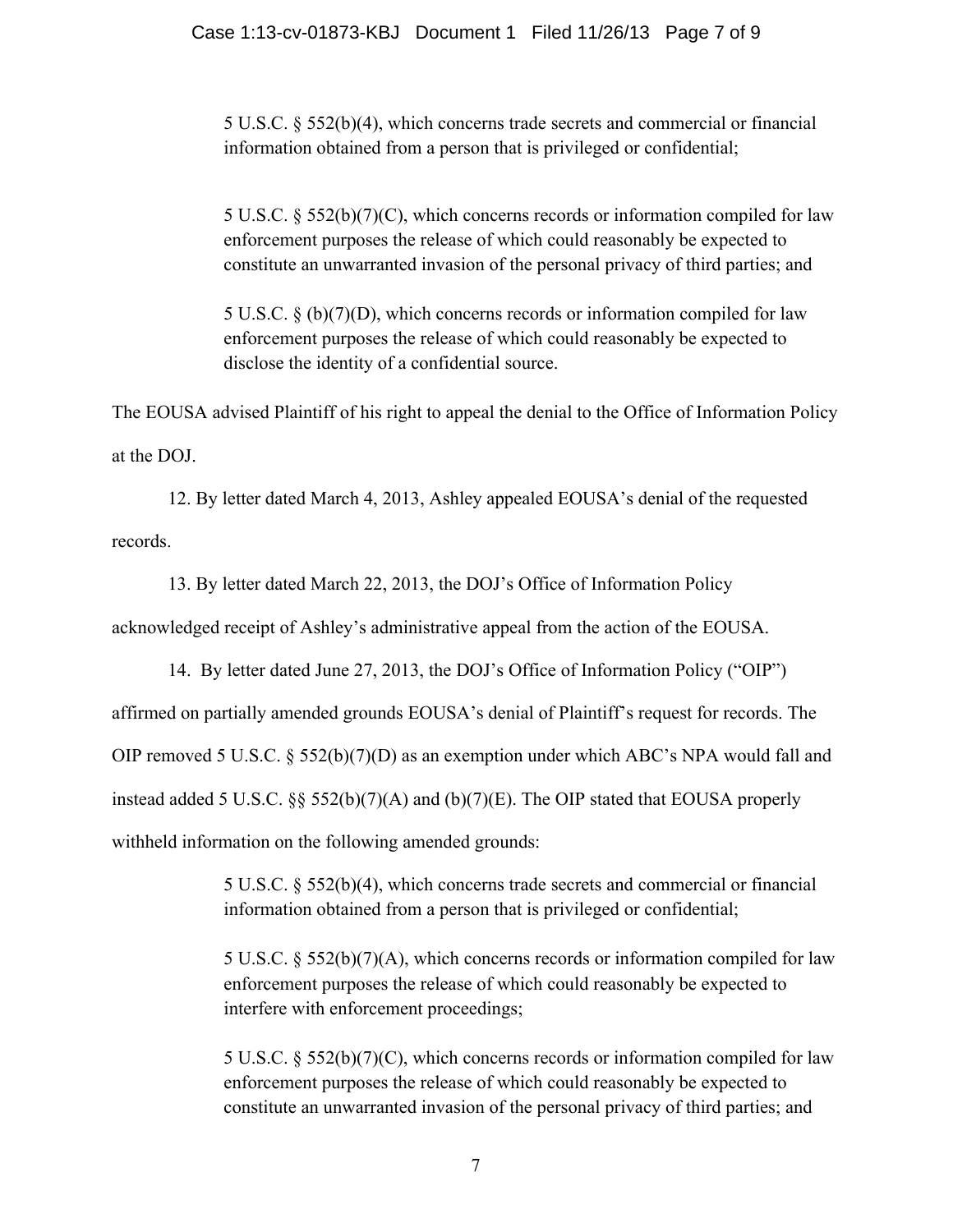5 U.S.C. § 552(b)(7)(E), which concerns records or information compiled for law enforcement purposes the release of which would disclose techniques and procedures for law enforcement investigations or prosecutions.

The Office of Information Policy further advised that if dissatisfied with the action on appeal,

Plaintiff could file a lawsuit in federal district court under 5 U.S.C. § 552(a)(4)(B).

# **CAUSE OF ACTION**

# **Violation of the Freedom of Information Act for Wrongful Withholding of Agency Records**

15. Plaintiff repeats and re-alleges paragraphs 1-14.

16. Defendant DOJ has wrongfully withheld agency records requested by Plaintiff by unlawfully construing the FOIA exemptions to cover the requested NPA.

# **Requested Relief**

Wherefore, Plaintiff prays that this Court:

(1) order Defendant DOJ and its component, EOUSA, to disclose immediately and in

their entirety all records responsive to Plaintiff's FOIA requests submitted to the EOUSA on

June 21, 2012;

- (2) issue a declaration that Plaintiff is entitled to disclosure of the requested records;
- (3) provide for prompt proceedings in this action;
- (4) award reasonable litigation costs incurred by Plaintiff;
- (5) grant such other relief as the Court may deem just and proper.